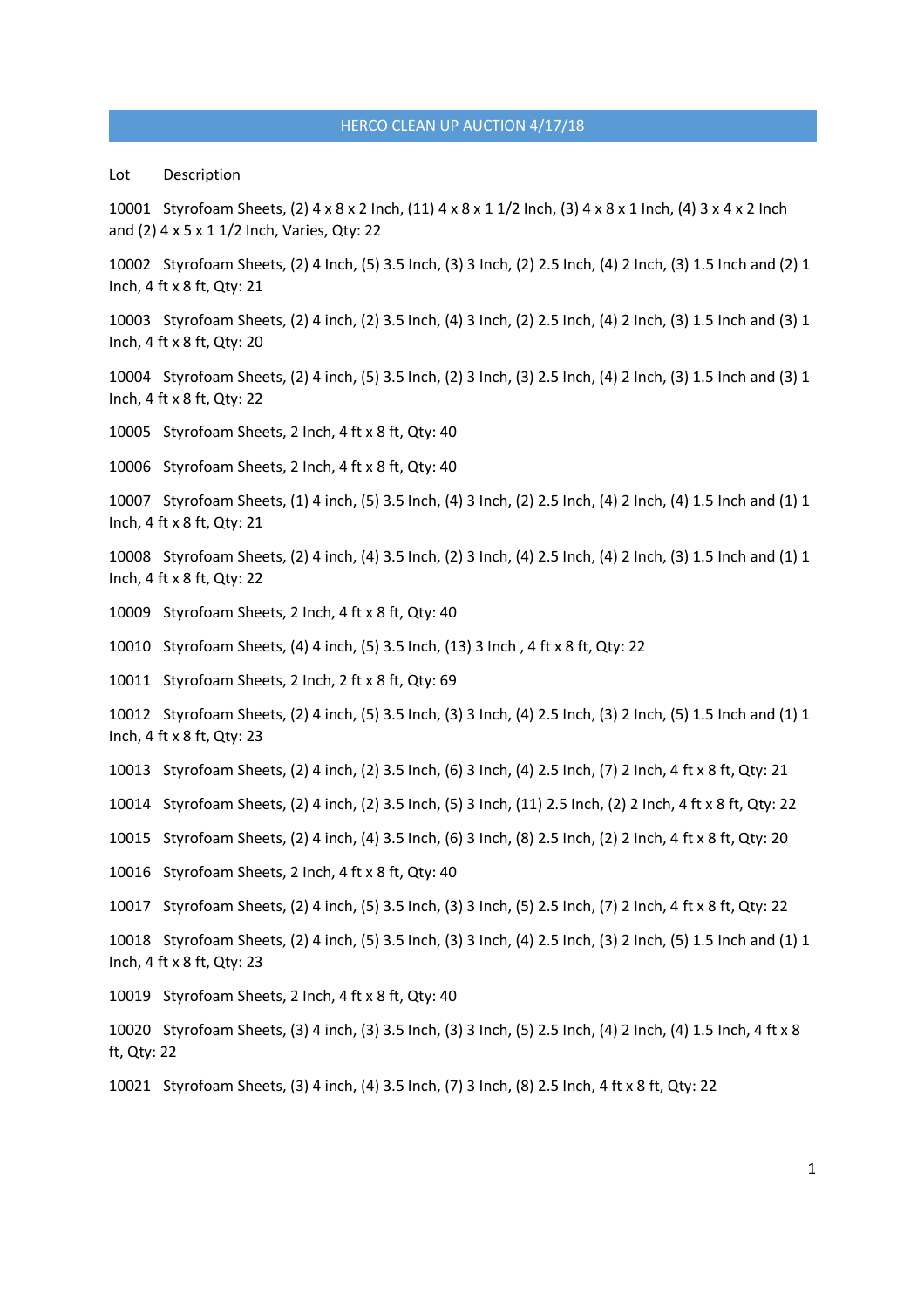10022 Styrofoam Sheets, (3) 4 inch, (3) 3.5 Inch, (3) 3 Inch, (5) 2.5 Inch, (3) 2 Inch, (5) 1.5 Inch , 4 ft x 8 ft, Qty: 22

10023 Styrofoam Sheets, 2 Inch, 4 ft x 8 ft, Qty: 40

10024 Styrofoam Sheets, (6) 4 inch, (1) 3.5 Inch, (6) 3 Inch, (3) 2.5 Inch, (4) 2 Inch, (3) 1.5 Inch and (1) 1 Inch, 4 ft x 8 ft, Qty: 22

10025 Styrofoam Sheets, 2 Inch, 4 ft x 8 ft, Qty: 40

10026 Styrofoam Sheets, (1) 4 inch, (4) 3.5 Inch, (5) 3 Inch, (4) 2.5 Inch, (3) 2 Inch, (1) 1.5 Inch and (4) 1 Inch, 4 ft x 8 ft, Qty: 22

10027 Styrofoam Sheets, (2) 4 inch, (2) 3.5 Inch, (6) 3 Inch, (3) 2.5 Inch, (3) 2 Inch, (1) 1.5 Inch and (4) 1 Inch, 4 ft x 8 ft, Qty: 21

10028 Styrofoam Sheets, 2 Inch, 4 ft x 8 ft, Qty: 40

10029 Styrofoam Sheets, 2 Inch, 4 ft x 8 ft, Qty: 40

10030 Styrofoam Sheets, (1) 4 inch, (4) 3.5 Inch, (4) 3 Inch, (3) 2.5 Inch, (5) 2 Inch and (4) 1 Inch, 4 ft x 8 ft, Qty: 21

10031 Styrofoam Sheets, 2 Inch, 4 ft x 8 ft, Qty: 40

10032 Styrofoam Sheets, (1) 4 inch, (5) 3.5 Inch, (3) 3 Inch, (5) 2.5 Inch, (2) 2 Inch, (2) 1.5 Inch and (4) 1 Inch, 4 ft x 8 ft, Qty: 22

10033 Styrofoam Sheets, (6) 3.5 Inch, (3) 3 Inch, (3) 2.5 Inch, (3) 2 Inch, (3) 1.5 Inch and (4) 1 Inch, 4 ft x 8 ft, Qty: 22

10034 Styrofoam Sheets, (3) 4 inch, (2) 3.5 Inch and (17) 3 Inch, 4 ft x 8 ft, Qty: 22

10035 Styrofoam Sheets, 2 Inch, 4 ft x 8 ft, Qty: 40

10036 Styrofoam Sheets, 2 Inch, 4 ft x 8 ft, Qty: 38

10037 Styrofoam Sheets, (7) 3.5 Inch, (1) 3 Inch, (4) 2.5 Inch, (3) 2 Inch, (2) 1.5 Inch and (4) 1 Inch, 4 ft x 8 ft, Qty: 21

10038 Styrofoam Sheets, (2) 4 Inch, (3) 3.5 Inch, (5) 3 Inch, (3) 2.5 Inch, (4) 2 Inch, (3) 1.5 Inch and (3) 1 Inch, 4 ft x 8 ft, Qty: 22

10039 Styrofoam Sheets, (1) 4 Inch, (5) 3.5 Inch, (2) 3 Inch, (5) 2.5 Inch, (4) 2 Inch, (2) 1.5 Inch and (3) 1 Inch, 4 ft x 8 ft, Qty: 22

10040 Styrofoam Sheets, 2 Inch, 4 ft x 8 ft, Qty: 40

10041 Styrofoam Sheets, (1) 4 Inch, (5) 3.5 Inch, (4) 3 Inch, (3) 2.5 Inch, (3) 2 Inch, (3) 1.5 Inch and (3) 1 Inch, 4 ft x 8 ft, Qty: 22

10042 OSB Plywood Sheets: Georgia Pacific 4 Ft x 8 Ft OSB (Blue Edge) Tongue and Groove, 23/32 CAT Single Floor, Exposure 1 PS 2-10, HUD-UM40, Mfg: 12/21/18, 4 x 8 x 23/32, Qty: 45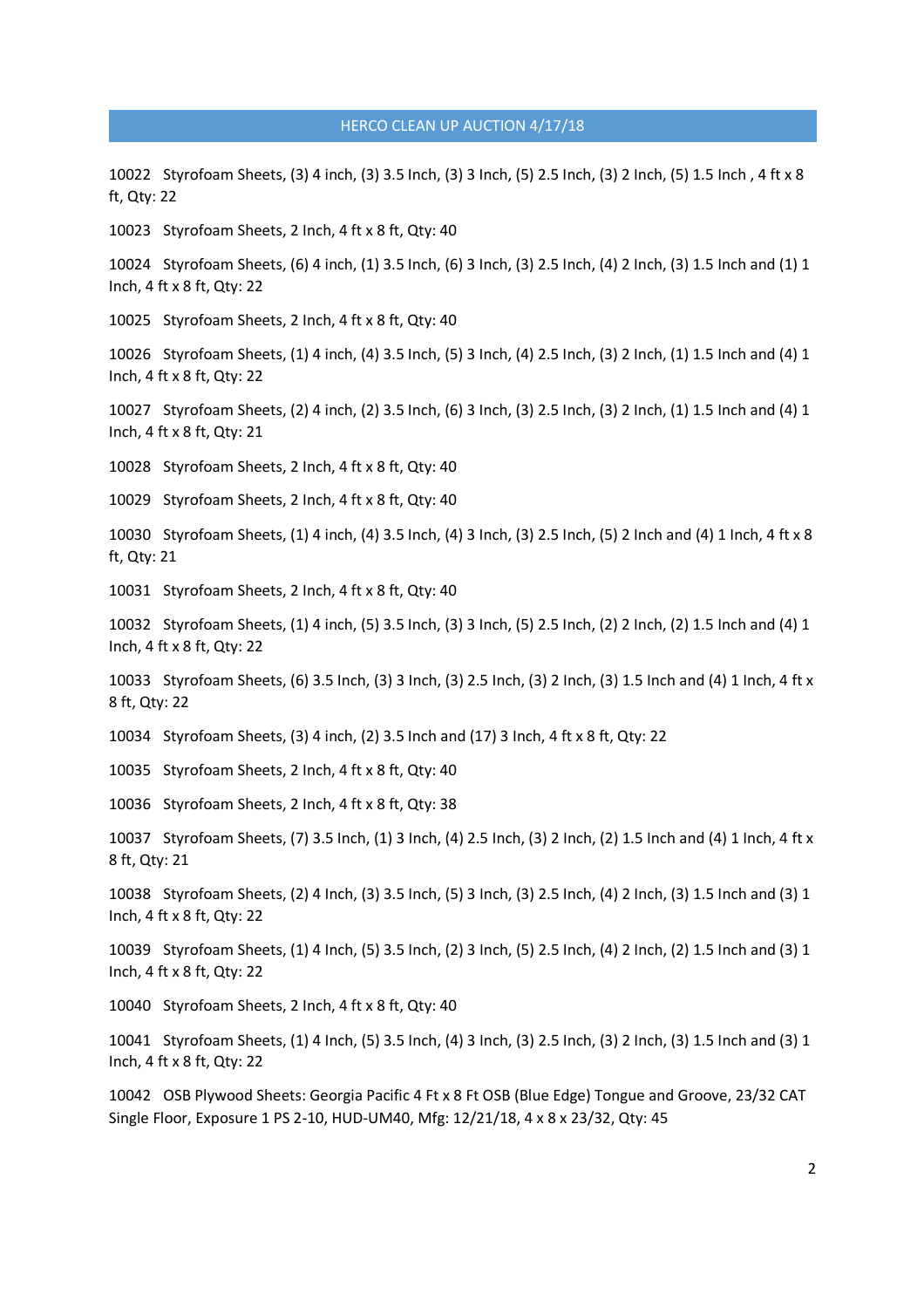10043 OSB Plywood Sheets: Georgia Pacific 4 Ft x 8 Ft OSB (Blue Edge) Tongue and Groove, 23/32 CAT Single Floor, Exposure 1 PS 2-10, HUD-UM40, Mfg: 12/21/18, 4 x 8 x 23/32, Qty: 30

10044 OSB Plywood Sheets: AdvanTech OSB 23/32, ESR 1785, S11620, Tongue and Groove , 4 x 8 x 23/32, Qty: 45

10045 OSB Plywood Sheets: advanTech OSB 23/32, ESR 1785, S11620, Tongue and Groove , 4 x 8 x 23/32, Qty: 45

10046 OSB Plywood Sheets: Georgia Pacific 4 Ft x 4 Ft OSB (Blue Edge) Tongue and Groove, 23/32 CAT Single Floor, Exposure 1 PS 2-10, HUD-UM40, Mfg: 12/21/18, Half Sheets, 4 x 4 x 23/32, Qty: 24

10047 OSB Plywood Sheets: Georgia Pacific 4 Ft x 4 Ft OSB (Blue Edge) Tongue and Groove, 23/32 CAT Single Floor, Exposure 1 PS 2-10, HUD-UM40, Mfg: 12/21/18, Half Sheets, 4 x 4 x 23/32, Qty: 25

10048 OSB Plywood Sheets: AdvanTech OSB 23/32, ESR 1785, S11620, Tongue and Groove , Half Sheets, 4 x 4 x 23/32, Qty: 26

10049 OSB Plywood Sheets: AdvanTech OSB 23/32, ESR 1785, S11620, Tongue and Groove , Half Sheets, 4 x 4 x 23/32, Qty: 25

10050 OSB Plywood Sheets: Georgia Pacific 4 Ft x 8 Ft OSB (Blue Edge) Tongue and Groove, 23/32 CAT Single Floor, Exposure 1 PS 2-10, HUD-UM40, Mfg: 12/21/18, 8 ft x 36 Inch to 40 Inch x 23/32, Qty: 21

10051 OSB Plywood Sheets: AdvanTech OSB 23/32, ESR 1785, S11620, Tongue and Groove , 4 x 8 x 23/32 and 36 Inch x 8 ft x 23/32, Qty: 42

10052 OSB Plywood Sheets: AdvanTech OSB 23/32, ESR 1785, S11620, Tongue and Groove , 4 x 8 x 23/32, Qty: 45

10053 OSB Plywood Sheets: AdvanTech OSB 23/32, ESR 1785, S11620, Tongue and Groove , 4 x 8 x 23/32, Qty: 44

10054 OSB Plywood Sheets: AdvanTech OSB 23/32, ESR 1785, S11620, Tongue and Groove , 4 x 8 x 23/32, Qty: 45

10055 OSB Plywood Sheets: AdvanTech OSB 23/32, ESR 1785, S11620, Tongue and Groove , 4 x 8 x 23/32, Qty: 45

10056 OSB Plywood Sheets: AdvanTech OSB 23/32, ESR 1785, S11620, Tongue and Groove , 4 x 8 x 23/32, Qty: 35

10057 OSB Plywood Sheets: AdvanTech OSB 23/32, ESR 1785, S11620, Tongue and Groove , 4 x 8 x 23/32, Qty: 46

10058 OSB Plywood Sheets: AdvanTech OSB 23/32, ESR 1785, S11620, Tongue and Groove , 4 x 8 x 23/32, Qty: 45

10059 OSB Plywood Sheets: AdvanTech OSB 23/32, ESR 1785, S11620, Tongue and Groove , 4 x 8 x 23/32, Qty: 45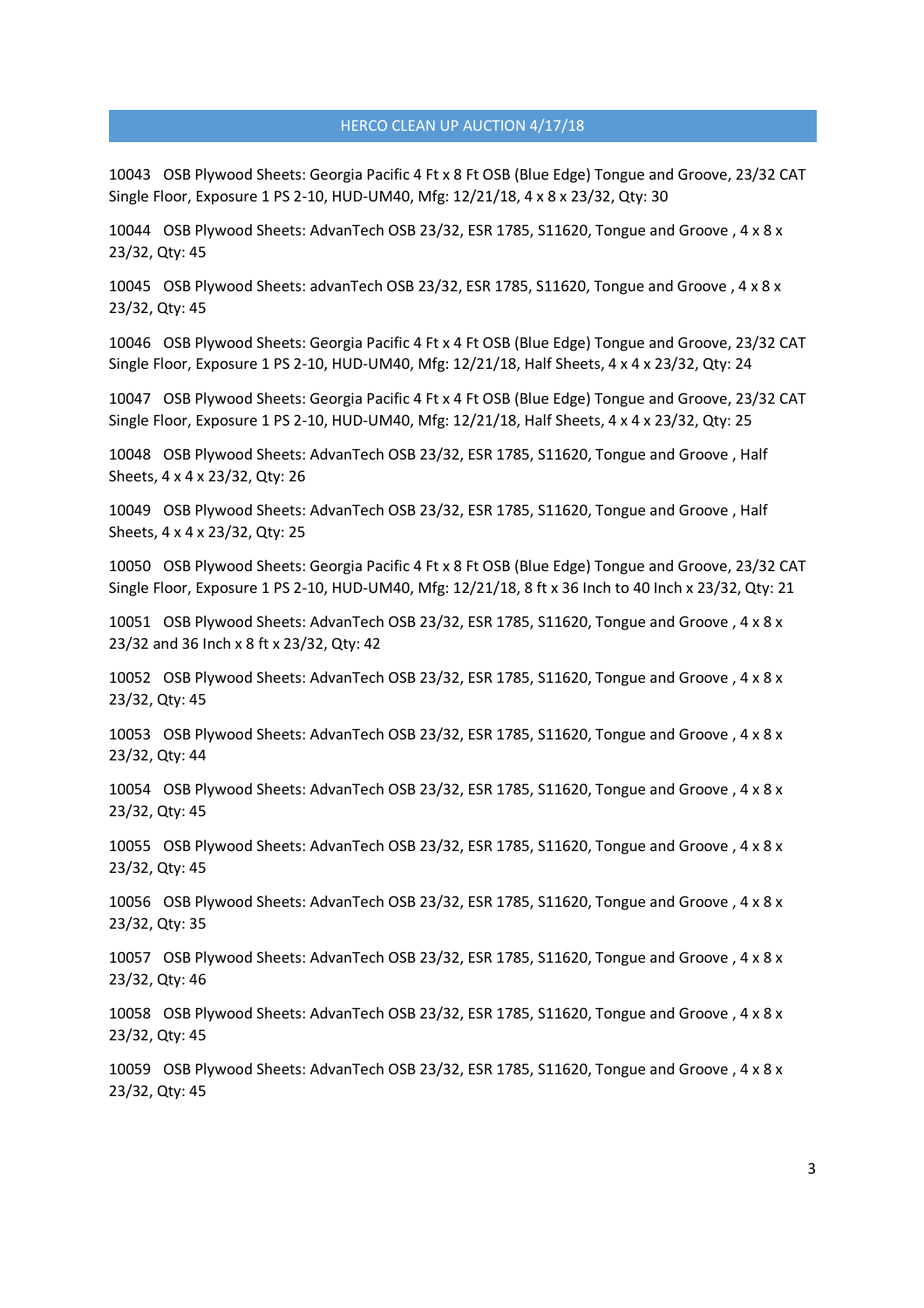10060 OSB Plywood Sheets: AdvanTech OSB 23/32, ESR 1785, S11620, Tongue and Groove , 4 x 8 x 23/32, Qty: 46

10061 OSB Plywood Sheets: AdvanTech OSB 23/32, ESR 1785, S11620, Tongue and Groove , 4 x 8 x 23/32, Qty: 45

10062 OSB Plywood Sheets: AdvanTech OSB 23/32, ESR 1785, S11620, Tongue and Groove , 4 x 8 x 23/32, Qty: 45

10063 OSB Plywood Sheets: AdvanTech OSB 23/32, ESR 1785, S11620, Tongue and Groove , 4 x 8 x 23/32, Qty: 45

10064 OSB Plywood Sheets: Georgia Pacific 4 Ft x 8 Ft OSB (Blue Edge) Tongue and Groove, 23/32 CAT Single Floor, Exposure 1 PS 2-10, HUD-UM40, Mfg: 12/21/18, 4 x 8 x 23/32, Qty: 45

10065 OSB Plywood Sheets: Georgia Pacific 4 Ft x 8 Ft OSB (Blue Edge) Tongue and Groove, 23/32 CAT Single Floor, Exposure 1 PS 2-10, HUD-UM40, Mfg: 12/21/18, 4 x 8 x 23/32, Qty: 45

10066 OSB Plywood Sheets: Georgia Pacific 4 Ft x 8 Ft OSB (Blue Edge) Tongue and Groove, 23/32 CAT Single Floor, Exposure 1 PS 2-10, HUD-UM40, Mfg: 12/21/18, 4 x 8 x 23/32, Qty: 45

10067 OSB Plywood Sheets: Georgia Pacific 4 Ft x 8 Ft OSB (Blue Edge) Tongue and Groove, 23/32 CAT Single Floor, Exposure 1 PS 2-10, HUD-UM40, Mfg: 12/21/18, 4 x 8 x 23/32, Qty: 45

10068 OSB Plywood Sheets: Georgia Pacific 4 Ft x 8 Ft OSB (Blue Edge) Tongue and Groove, 23/32 CAT Single Floor, Exposure 1 PS 2-10, HUD-UM40, Mfg: 12/21/18, 4 x 8 x 23/32, Qty: 45

10069 OSB Plywood Sheets: Georgia Pacific 4 Ft x 8 Ft OSB (Blue Edge) Tongue and Groove, 23/32 CAT Single Floor, Exposure 1 PS 2-10, HUD-UM40, Mfg: 12/21/18, 4 x 8 x 23/32, Qty: 45

10070 OSB Plywood Sheets: Georgia Pacific 4 Ft x 8 Ft OSB (Blue Edge) Tongue and Groove, 23/32 CAT Single Floor, Exposure 1 PS 2-10, HUD-UM40, Mfg: 12/21/18, 4 x 8 x 23/32, Qty: 45

10071 OSB Plywood Sheets: Georgia Pacific 4 Ft x 8 Ft OSB (Blue Edge) Tongue and Groove, 23/32 CAT Single Floor, Exposure 1 PS 2-10, HUD-UM40, Mfg: 12/21/18, 4 x 8 x 23/32, Qty: 45

10072 OSB Plywood Sheets: Georgia Pacific 4 Ft x 8 Ft OSB (Blue Edge) Tongue and Groove, 23/32 CAT Single Floor, Exposure 1 PS 2-10, HUD-UM40, Mfg: 12/21/18, 4 x 8 x 23/32, Qty: 45

10073 OSB Plywood Sheets: Georgia Pacific 4 Ft x 8 Ft OSB (Blue Edge) Tongue and Groove, 23/32 CAT Single Floor, Exposure 1 PS 2-10, HUD-UM40, Mfg: 12/21/18, 4 x 8 x 23/32, Qty: 45

10074 Plywood Sheets: 3/4 Inch 5-Ply, Smooth Edge, 4 x 8 x 3/4, Qty: 46

10075 Plywood Sheets: 3/4 Inch 5-Ply, Smooth Edge, 4 x 8 x 3/4, Qty: 45

10076 Plywood Sheets: 3/4 Inch 5-Ply, Smooth Edge, 4 x 8 x 3/4, Qty: 47

10077 Plywood Sheets: 3/4 Inch 5-Ply, Smooth Edge, 4 x 8 x 3/4, Qty: 55

10078 Plywood Sheets: 3/4 Inch 5-Ply, Smooth Edge, 4 x 8 x 3/4, Qty: 45

10079 Plywood Sheets: 3/4 Inch 5-Ply, Smooth Edge, 4 x 8 x 3/4, Qty: 43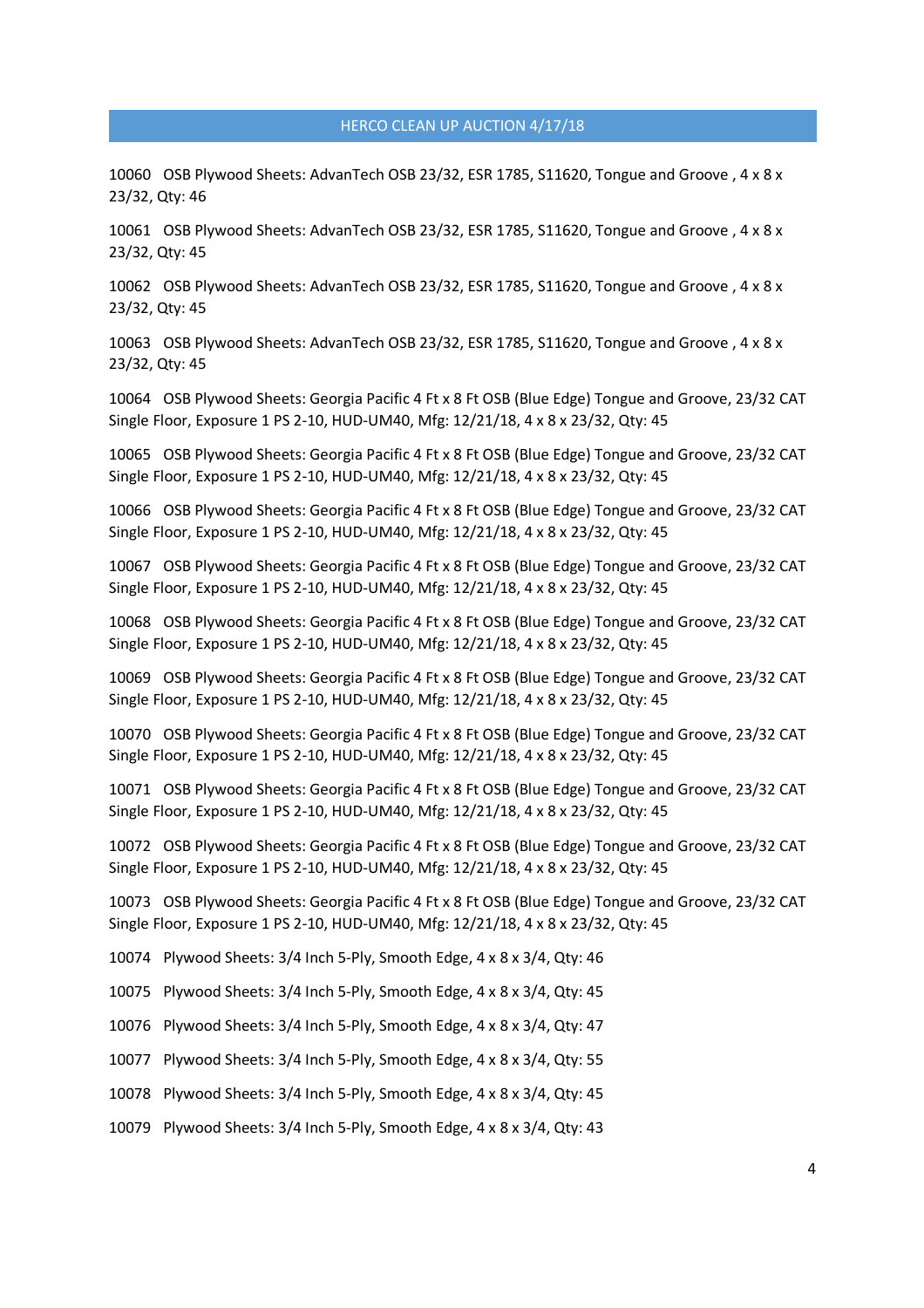10080 Plywood Sheets: 3/4 Inch 5-Ply, Smooth Edge, 4 x 8 x 3/4, Qty: 44

10081 Plywood Sheets: 3/4 Inch 5-Ply, Smooth Edge, 4 x 8 x 3/4, Qty: 45

10082 Plywood Sheets: 3/4 Inch 5-Ply, Smooth Edge, 4 x 8 x 3/4, Qty: 46

10083 Plywood Sheets: 3/4 Inch 5-Ply, Smooth Edge, 4 x 8 x 3/4, Qty: 46

10084 Plywood Sheets: 3/4 Inch 5-Ply, Smooth Edge, 4 x 8 x 3/4, Qty: 17

10085 Plywood Sheets: 3/4 Inch 5-Ply, Smooth Edge, 4 x 8 x 3/4, Qty: 46

10087 Dimension Lumber: (6) 2 x 10 x 8 ft and (1) 2 x 10 x 6 ft, Qty: 6

10088 Arcade Game: 21 by Seidel Amusement Machine Co.; 25 Cent Machine, Roller Redemption Arcade Game with Glass Winner Sign, Plastic Back Glass, 25 x 87 x 45, Qty: 1

10089 Arcade Game: 21 by Seidel Amusement Machine Co.; 25 C Machine, Roller Redemption Arcade Game with Glass Winner Sign, Glass Back glass, 25 x 87 x 45, Qty: 1

10090 Arcade Game: 21 by Seidel Amusement Machine Co.; 25 C Machine, Roller Redemption Arcade Game with Glass Winner Sign, Glass Back Glass, 25 x 87 x 45, Qty: 1

10091 Arcade Game: 21 by Seidel Amusement Machine Co.; 25 C Machine, Roller Redemption Arcade Game with Glass Winner Sign, Glass Back Glass, 25 x 87 x 45, Qty: 1

10092 Arcade Game: 21 by Seidel Amusement Machine Co.; 25 C Machine, Roller Redemption Arcade Game with Glass Winner Sign, Glass Back Glass, 25 x 87 x 45, Qty: 1

10093 Marvel Ice Maker: Undercounter; Model #: 31MA; Refrigerant: 134A, 115/60/1, Qty: 1

10094 Marvel Ice Maker: Undercounter; Model #: 31MA; Refrigerant: 134A, 115/60/1, Qty: 1

10095 Marvel Ice Maker: Undercounter; Model #: 31MA; Refrigerant: 134A, 115/60/1, Qty: 1

10096 Marvel Ice Maker: Undercounter; Model #: 31MA; Refrigerant: 134A, 115/60/1, Qty: 1

10097 Marvel Ice Maker: Undercounter; Model #: 31MA; Refrigerant: 134A, 115/60/1, Qty: 1

10098 Marvel Ice Maker: Undercounter; Model #: 31MA; Refrigerant: 134A, 115/60/1, Qty: 1

10099 Marvel Ice Maker: Undercounter; Model #: 31MA; Refrigerant: 134A, 115/60/1, Qty: 1

10100 Marvel Ice Maker: Undercounter; Model #: 31MA; Refrigerant: 134A, 115/60/1, Qty: 1

10101 Marvel Ice Maker: Undercounter; Model #: 31MA; Refrigerant: 134A, 115/60/1, Qty: 1

- 10102 Marvel Ice Maker: Undercounter; Model #: 31MA; Refrigerant: 134A, 115/60/1, Qty: 1
- 10103 Marvel Ice Maker: Undercounter; Model #: 31MA; Refrigerant: 134A, 115/60/1, Qty: 1
- 10104 Marvel Ice Maker: Undercounter; Model #: 31MA; Refrigerant: 134A, 115/60/1, Qty: 1
- 10105 Marvel Ice Maker: Undercounter; Model #: 31MA; Refrigerant: 134A, 115/60/1, Qty: 1